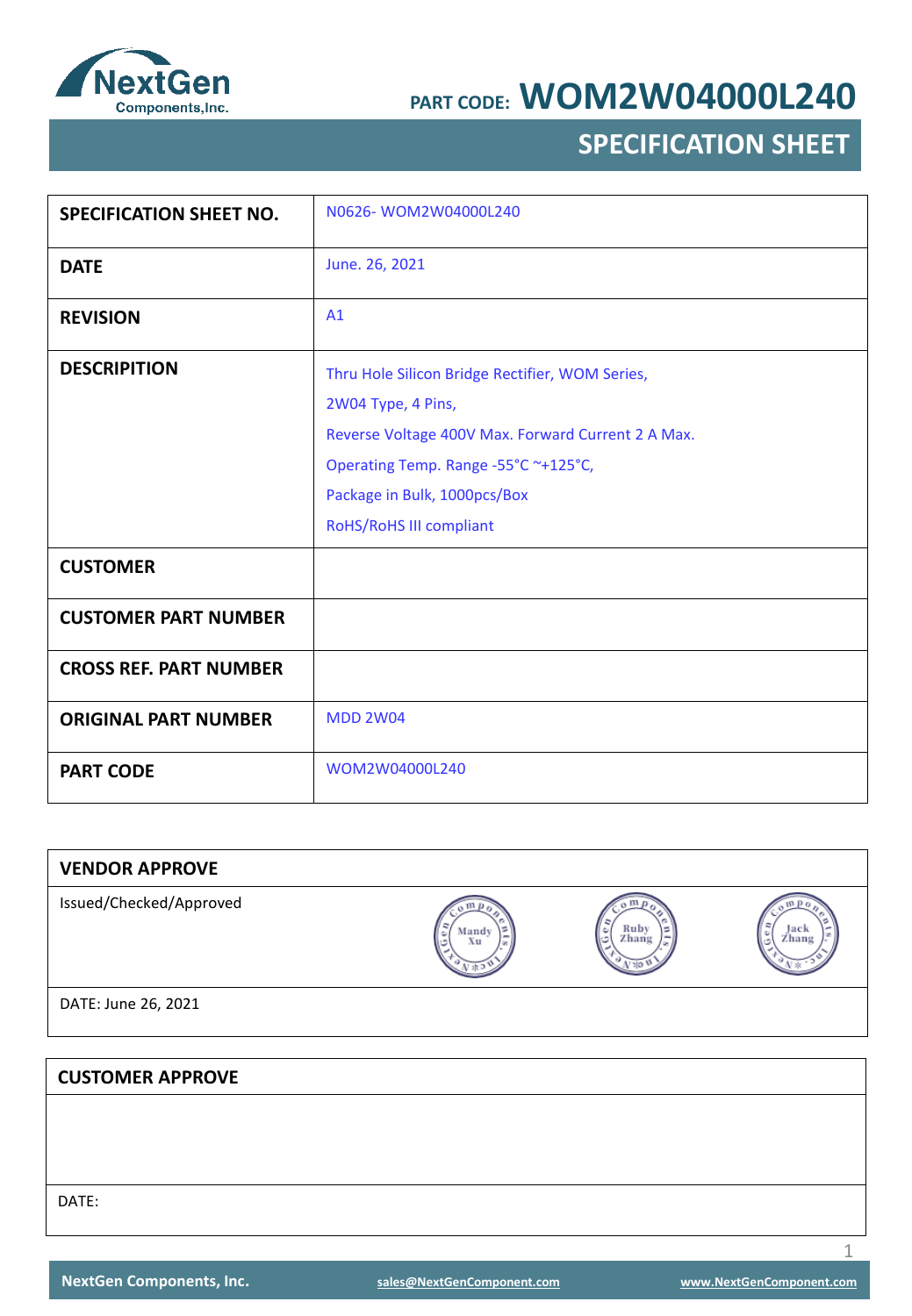

# **THRU HOLE BRIDGE RECTIFER WOM SERIES**

#### **MAIN FEATURE**

- The plastic package carries Underwrite Laboratory Flammability Classification 94V-0
- Low reverse package
- High forward surge current capability
- High temperature soldering guaranteed: 260°C /10 second, 5 lbs.(2.3kg) tension

### **APPLICATION**

• For printed circuit board

#### **PART CODE GUIDE**



| <b>WOM</b> | 2W04000 | 240 |
|------------|---------|-----|
|            |         |     |

1) **WOM**: Thru Hole Silicon Bridge Rectifier, WOM Series, 4 Pins

2) **2W04000**: Type code for original part number 2W04

3) **L**: Package code, In Bulk, 500pcs/Box.

4) **240:** Specification code for Reverse Voltage 400V Max. Forward Current 2.0A Max

#### **MORE ITEMS AVAILABLE**

| WOM2W00500L205 | WOM2W01000L210 | WOM2W02000L220 | WOM2W04000L240 |
|----------------|----------------|----------------|----------------|
| WOM2W06000L260 | WOM2W08000L280 | WOM2W10000L20A |                |
|                |                |                |                |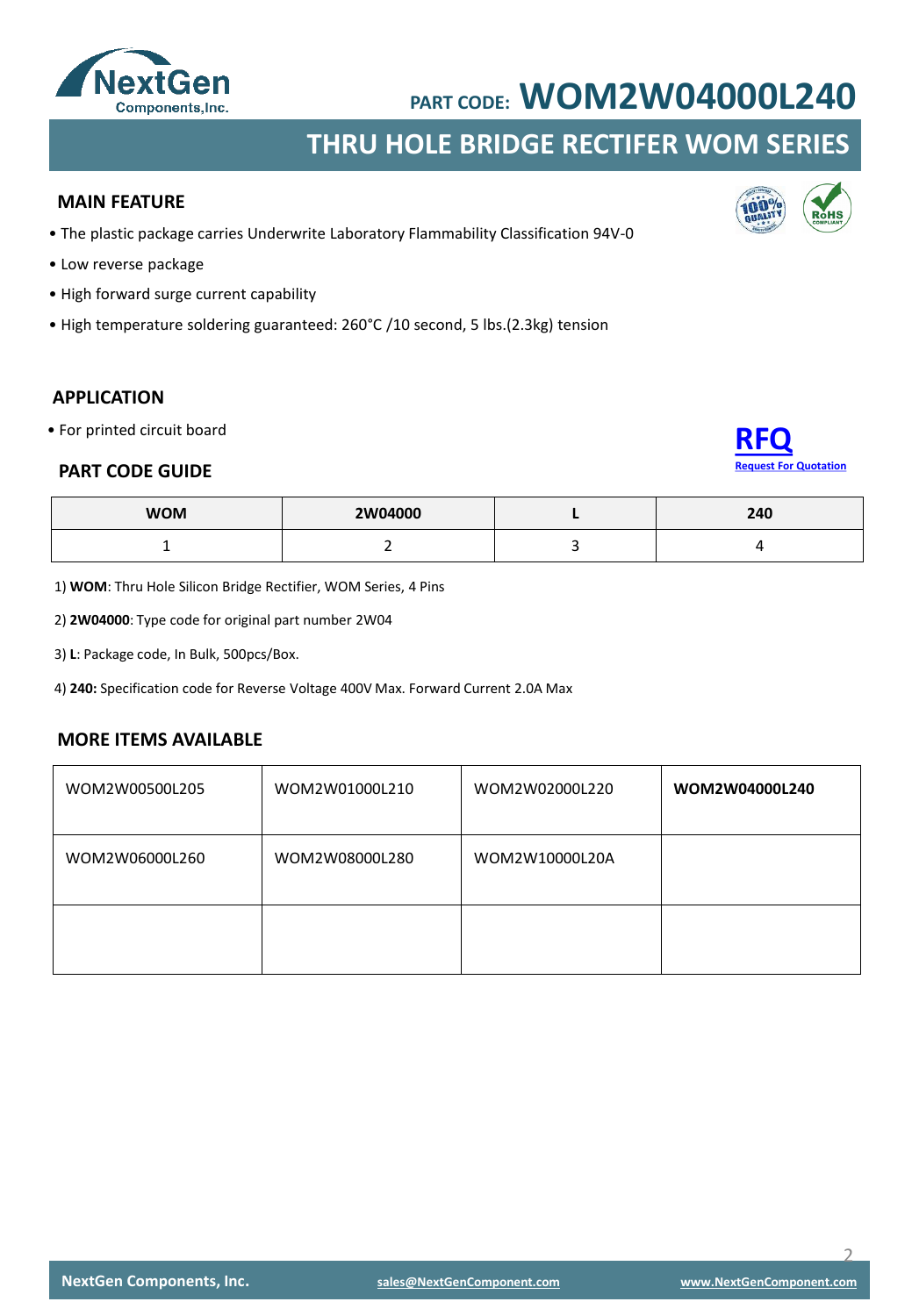

**THRU HOLE BRIDGE RECTIFER WOM SERIES**

### **DIMENSION (Unit: Inch/mm)**

**Image for reference**



**Marking:** 2W04



 $+ \circ$ 

**WOM**

 $\overline{\mathcal{L}}$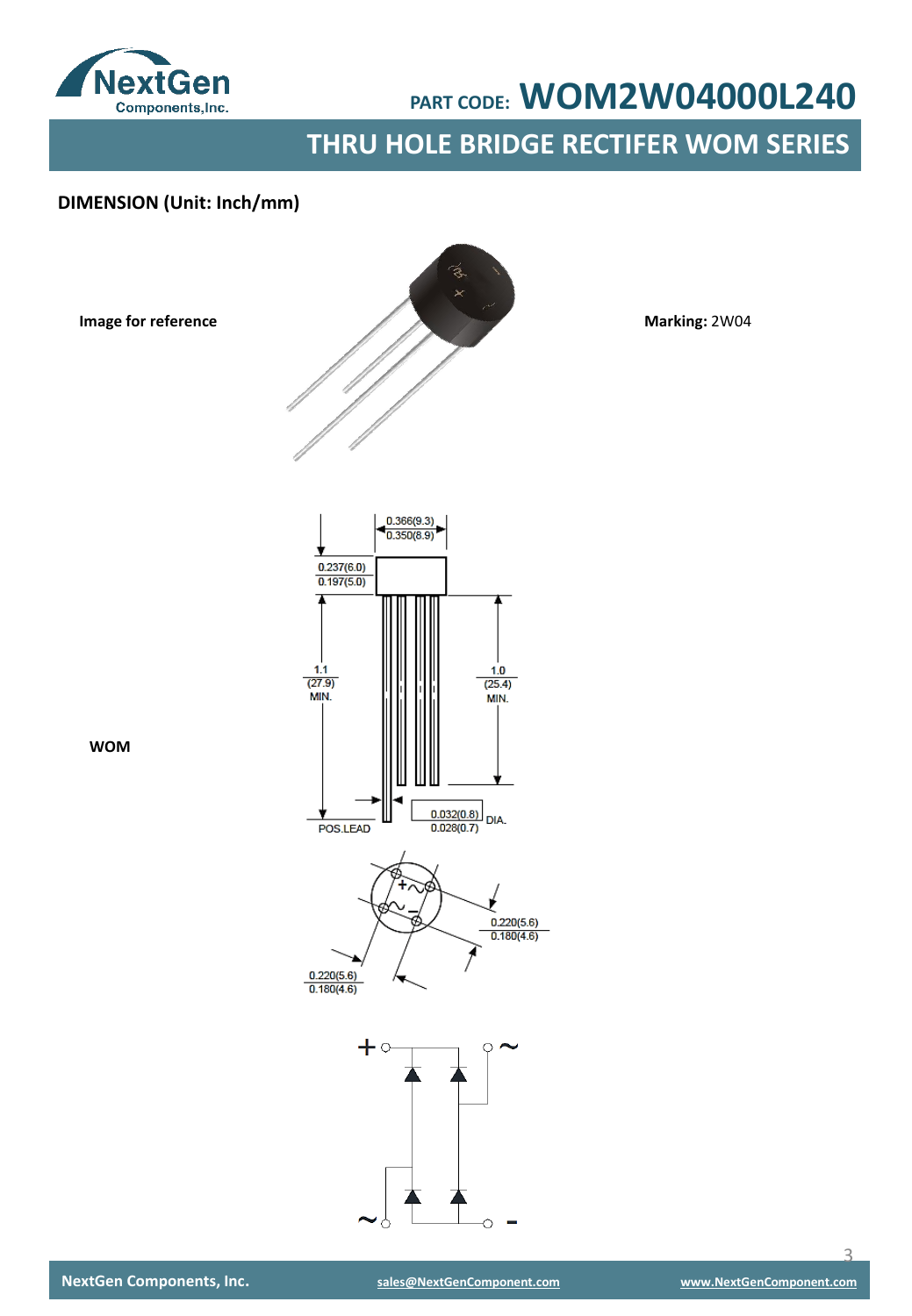

## **SMD SCHOTTKY BARRIER RECTIFER SMD GENERAL RECTIFER THRU HOLE BRIDGE RECTIFER WOM SERIES**

#### **MECHANICAL DATA**

| Case                             | <b>Terminals</b>                                                | <b>Polarity</b>                    | <b>Mounting</b><br><b>Position</b> | Weight<br>per piece           |
|----------------------------------|-----------------------------------------------------------------|------------------------------------|------------------------------------|-------------------------------|
| JEDEC WOM molded<br>plastic body | Solder plated,<br>Solderable per<br>MIL-STD-750,<br>Method 2026 | Polarity symbol<br>marking on body | Any                                | 0.050 Ounce,<br>$1.420$ grams |

#### **MAX. RATING & CHARACTERISTICS**

| Parameter                                                                                              |                    | <b>SYMBOLS</b>  | VALUE |         | <b>UNITS</b> |                |
|--------------------------------------------------------------------------------------------------------|--------------------|-----------------|-------|---------|--------------|----------------|
|                                                                                                        |                    |                 | Min.  | Typical | Max.         |                |
| Repetitive peak reverse voltage                                                                        |                    | <b>V</b> RRM    |       |         | 400          | Volts          |
| <b>RMS voltage</b>                                                                                     |                    | V RMS           |       |         | 280          | <b>Volts</b>   |
| DC blocking voltage                                                                                    |                    | V <sub>DC</sub> |       |         | 400          | Volts          |
| Average forward rectified current at Tc= 55°C<br>(see Note 2)                                          |                    | I AV            |       |         | 2.0          | A              |
| Peak forward surge current 8.3ms single half<br>sine-wave superimposed on rated load<br>(JEDEC Method) |                    | I FSM           |       | 50      |              | A              |
| Rating for Fusing (t<8.3ms)                                                                            |                    | $l^2t$          |       | 10      |              | $A^2S$         |
| Forward voltage drop per bridge element at 7.5A                                                        |                    | V <sub>F</sub>  |       |         | 1.0          | <b>Volts</b>   |
| DC reverse current at rated DC                                                                         | $TA = 25^{\circ}C$ | $\overline{R}$  |       |         | 10           | μA             |
| blocking voltage                                                                                       | TA=100°C           |                 |       |         | 0.5          | m <sub>A</sub> |
| <b>Thermal capacitance</b>                                                                             |                    | $C_{J}$         |       | 15      |              | pF             |
| Thermal resistance (Note 3)                                                                            |                    | R QJA           |       | 40      |              | °C/W           |
| Operating junction temperature range                                                                   |                    | ΤJ              | $-55$ |         | $+125$       |                |
| Storage temperature range                                                                              |                    | T STG           | $-55$ |         | $+150$       | °C             |

Note

1. Ratings at 25 C ambient temperature unless otherwise specified. Single phase half-wave 60Hz, resistive or inductive load, for capacitive load current derate by 20%.

- 2. Measured at 1MHz and applied reverse voltage of 4.0V D.C.
- 3. Device mounted on 0.22"\*0.22" (5.5\*5.5mm) cooper pads, 0.375"(9.5mm) lead length.
- 4. The typical data above is for reference only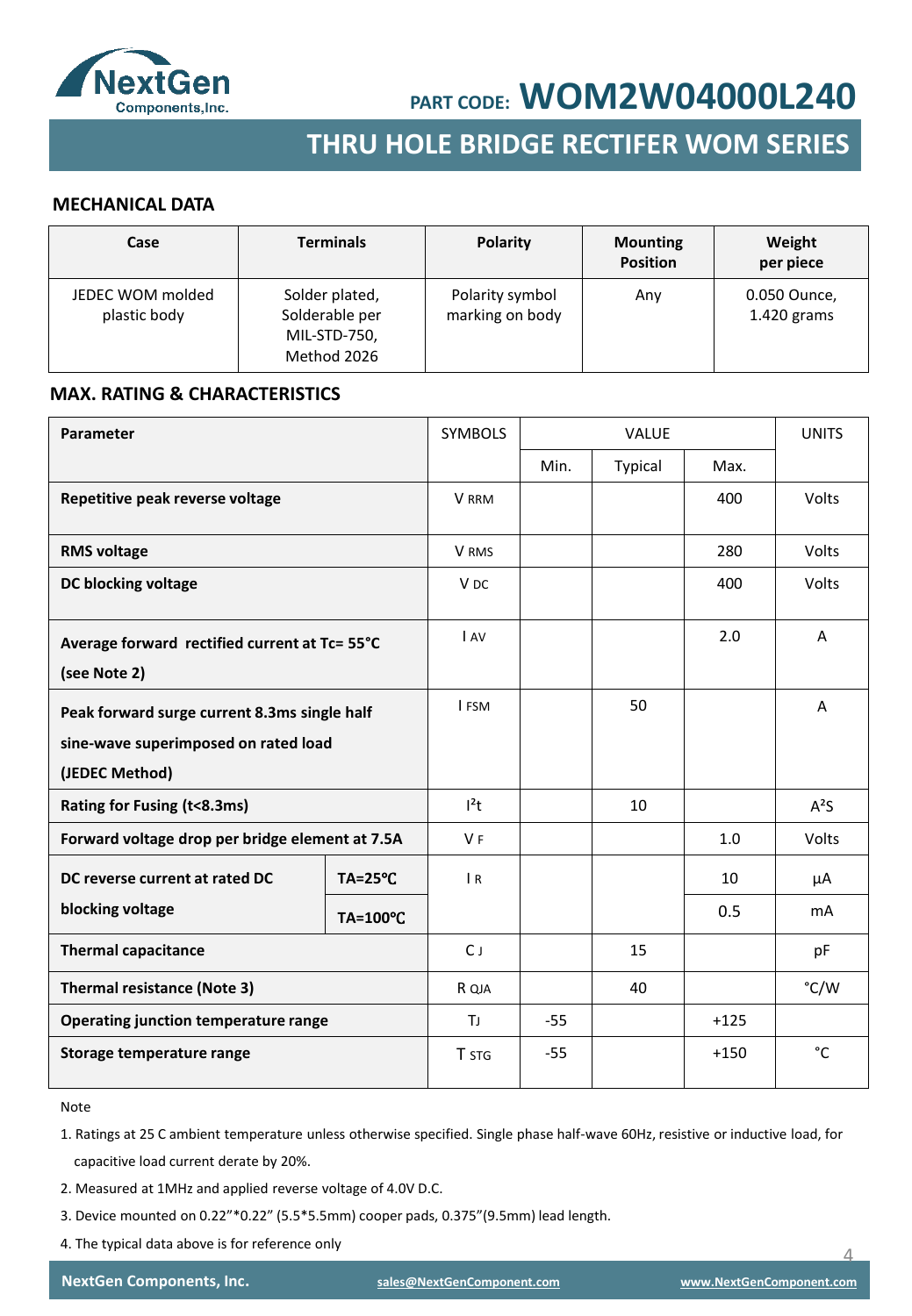

# **SMD GENERAL RECTIFER THRU HOLE BRIDGE RECTIFER WOM SERIES**

### **RELIABILITY**

| <b>Number</b>  | <b>Experiment Items</b>                      | <b>Experiment Method And Conditions</b>                                                                        | Reference<br><b>Documents</b>  |
|----------------|----------------------------------------------|----------------------------------------------------------------------------------------------------------------|--------------------------------|
| $\mathbf{1}$   | Solder Resistance Test                       | Test 260°C± 5°C for 10 ± 2 sec.<br>Immerse body into solder 1/16" ± 1/32"                                      | MIL-STD-750D<br>METHOD-2031.2  |
| $\overline{2}$ | Solderability Test                           | 230°C ±5°C for 5 sec.                                                                                          | MIL-STD-750D<br>METHOD-2026.10 |
| 3              | <b>Pull Test</b>                             | 1 kg in axial lead direction for 10 sec.                                                                       | MIL-STD-750D<br>METHOD-2036.4  |
| 4              | <b>Bend Test</b>                             | 0.5Kg Weight Applied To Each Lead,<br>Bending Arcs 90 °C ± 5 °C For 3 Times                                    | MIL-STD-750D<br>METHOD-2036.4  |
| 5              | High Temperature Reverse<br><b>Bias Test</b> | TA=100°C for 1000 Hours at VR=80%<br>Rated VR                                                                  | MIL-STD-750D<br>METHOD-1038.4  |
| 6              | Forward Operation Life Test                  | TA=25°C Rated Average Rectified<br>Current                                                                     | MIL-STD-750D<br>METHOD-1027.3  |
| $\overline{7}$ | Intermittent Operation Life<br>Test          | On state: 5 min with rated IRMS Power<br>Off state: 5 min with Cool Forced Air.<br>On and off for 1000 cycles. | MIL-STD-750D<br>METHOD-1036.3  |
| 8              | Pressure Cooker Test                         | 15 PSIG, TA=121°C, 4 hours                                                                                     | MIL-S-19500<br>APPENOIXC       |
| 9              | <b>Temperature Cycling Test</b>              | -55°C~+125°C; 30 Minutes For Dwelled<br>Time 5 minutes for transferred time.<br>Total: 10 cycles.              | MIL-STD-750D<br>METHOD-1051.7  |
| 10             | <b>Thermal Shock Test</b>                    | 0°C for 5 minutes., 100°C for 5 minutes,<br>Total: 10 cycles                                                   | MIL-STD-750D<br>METHOD-1056.7  |
| 11             | <b>Forward Surge Test</b>                    | 8.3ms Single Sale Sine-wave One Surge.                                                                         | MIL-STD-750D<br>METHOD-4066.4  |
| 12             | <b>Humidity Test</b>                         | TA=65°C, RH=98% for 1000 hours.                                                                                | MIL-STD-750D<br>METHOD-1021.3  |
| 13             | High Temperature Storage<br>life Test        | 150°C for 1000 Hours                                                                                           | MIL-STD-750D<br>METHOD-1031.5  |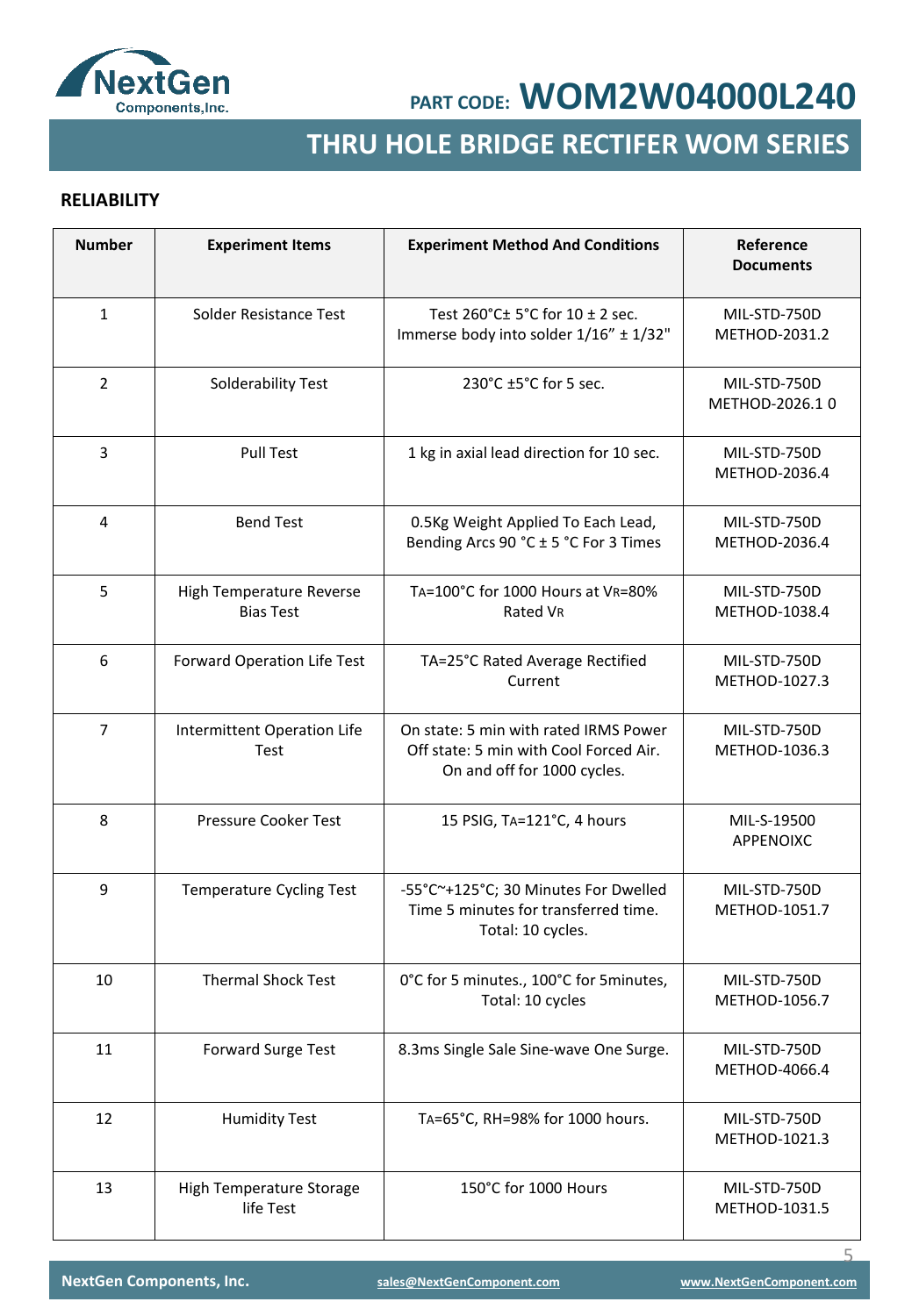

**THRU HOLE BRIDGE RECTIFER WOM SERIES**

### **RATINGS AND CHARACTERISTIC CURVES (For Reference Only)**



AMBIENT TEMPERATURE, °C





INSTANTANEOUS FORWARD VOLTAGE,<br>VOLTS

FIG. 5-TYPICAL JUNCTION CAPACITANCE





FIG. 4-TYPICAL REVERSE CHARACTERISTICS



FIG. 6-TYPICAL TRANSIENT THERMAL IMPEDANCE



t, PULSE DURATION, sec.